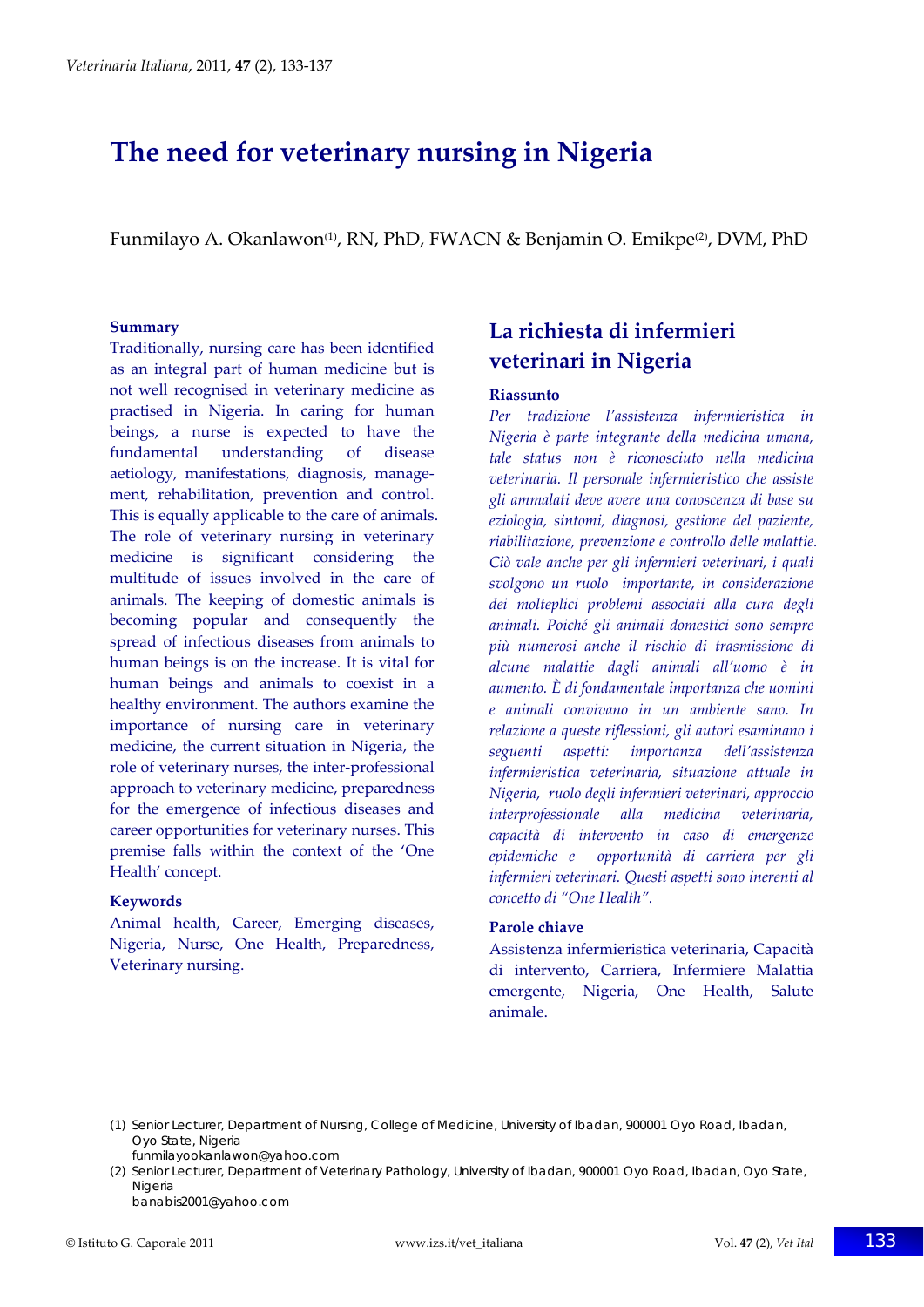## **Introduction**

A survey of veterinary practice in Nigeria has shown that there are no trained veterinary nurses in Nigeria. A few veterinary institutions and clinics have what they call 'para‐ veterinary technicians'. Veterinary nursing is due for consideration in Nigeria for many reasons which are described below.

Animals, like human beings, need good nursing care. They need general, medical and surgical care and some may require hospitalisation with intensive care. Since veterinarians can neither usually afford the time for nursing nor for training individuals as nurses, the need for the services of competent veterinary nurses to ensure the successful outcome of their surgery as expected is expedient.

Para‐veterinary technicians are generally not trained to do the job of nurses because they do not have adequate understanding of nursing principles and ethics.

Nursing is a nodal profession, with other professionals acting, in general, within his/her parameters. The coordinating role of nursing is not in doubt. The nursing role is associated with caring. Nurses consider the degree of risk of each potential health problem identified, ranking them accordingly. Appropriate care is instituted to reduce the possibility of health care related problems and the most threatening risks. Standards of nursing care are measured in accordance with institutional procedures, protocols and practice habits based on selected data. In veterinary practice, the nurse is usually under the direct (or indirect) supervision of the doctor.

As stated by Banning (1), a nurse develops a sense of saliency as she gains experience in the assessment of homeostasis of patients. All these attributes are applicable to the care of animals. Veterinarians need the services of competent and compassionate nurses who will be able to recognise and understand the why, what, where, when and how in the different aspects of animal care. The authors evaluate the current situation and the need for nursing care in veterinary practices in Nigeria, in an attempt to focus on the possible need to

develop veterinary health care delivery that may include veterinary nursing as a career.

## **Method of evaluation**

The evaluation of the present state of veterinary practice was based on observations of one of the authors as a pathologist in a teaching veterinary hospital for over a decade, personal and phone interviews with some government clinicians/veterinarians in all the teaching hospitals in six geo‐political zones of Nigeria. The views of some private veterinarians were also sought. The possible role of nursing in veterinary care was evaluated by a careful review of literature devoted to the effort towards the development of veterinary nursing. The outcome of the evaluation is described below.

## **Present state of veterinary training and practice in Nigeria**

Nigeria has nine veterinary schools, each with teaching hospitals with varying degrees of manpower and infrastructural development (Fig. 1). Veterinary training started in 1962 with the first Nigerian graduate in 1967 being Professor Basil Ikede. Presently, registered Nigerian veterinarians total over 6 000 and they cater for Nigerian's abundantly endowed animal population consisting of over 13.9 million cattle, 22 million sheep, 34 million goats, 3.4 million pigs and 2.8 million dogs (9).

Facilities available for nursing care in public and private veterinary practice are scanty. The facilities available for nursing care are available in the few public veterinary practices with exceptional boarding and nursing facilities in private practice in Lagos and Abuja, the economic and government capital cities of Nigeria. Personnel development is lacking in these facilities with most being handled by animal technicians who are not usually knowledgeable in veterinary nursing and hence the need for professional training in handling of nursing in veterinary health care delivery. This training is inevitable as avoidable cases resulting in death are being reported, such as a case of isolated splenic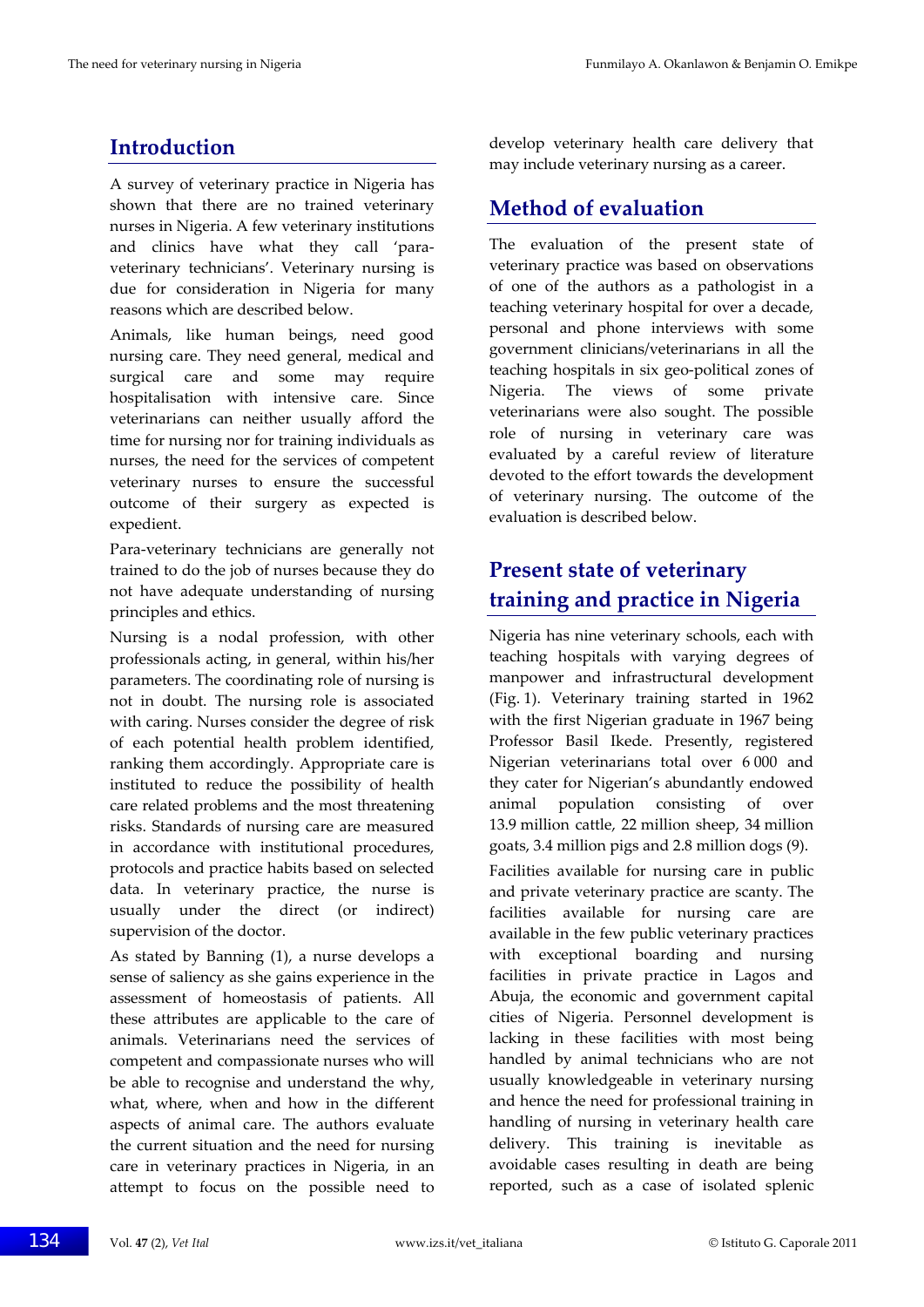torsion in a Rottweiler (2) and that of massive intestinal resection in rabbits (3).



Figure 1

States of Nigeria showing the location of veterinary schools and teaching hospitals

## **Interprofessional approach to veterinary medicine**

Okunade described health care as a social system (7). As a social system, health care cannot accomplish its goal of promotion and maintenance of health, prevention of diseases and rehabilitation, if any, within the professional subsystem does not perform its role effectively and efficiently to the extent that it cannot achieve its set objectives which are critical to the success of the system. For example, all the efforts of physicians and surgeons may be in vain if nursing and other professions are not efficient. One can imagine what happens after a surgeon has laboured hard for hours in the operating theatre for a successful surgery and the client is left in the hands of mediocre nurses for post-operative care. The outcome may be disastrous despite the competence of the surgeon. The inter‐ relatedness and interdependency of all health care professions, i.e. One Health principles (6) demands the efficient performance of their individual roles and functions in the caring for animals as is the case in similar situations with human patients.

## **Preparedness for emergence of infectious diseases**

Emerging diseases are increasingly being recognised as a significant threat to both domestic animal and human health (10). As identified by Prowse *et al.*, habitat loss and movement of wildlife has altered the spread of disease from animals to humans as the patterns of contact change (8). As human and animal demographics have changed, so too has the risk of the spread of disease amongst the different populations. For instance, as reported by Prowse *et al.* (8) in September 1994, a prominent Queensland horse trainer and his stable hand, along with most of the horses in his stable fell ill. Within several days, the trainer and 14 horses were dead. Hendra virus was subsequently isolated from specimens obtained during this outbreak of respiratory and neurological disease in horses and humans in Hendra, a suburb of Brisbane, Queensland. Prowse *et al.* added that horses show signs of clinical disease following infection (8). People who care for sick horses or undertake post‐mortem examinations on infected dead horses are at significant risk of infection.

The case reported by Prowse *et al.* is just an example, one of many that are yet to be identified, not only in horses but in other animals. Surveillance and identification of infectious diseases that commence in animals and may subsequently affect human beings attract less attention in Nigeria. This is probably due to the fact that such cases have not been reported in the country, at least, in the recent times. Nevertheless, there is a need for planning against such events and hence a need to train animal and human infectious disease specialists in the application of One Health principles (6). Preparedness may result in better management and mitigation of the risks associated with an outbreak event. Lack of preparedness leaves the animals and humans vulnerable.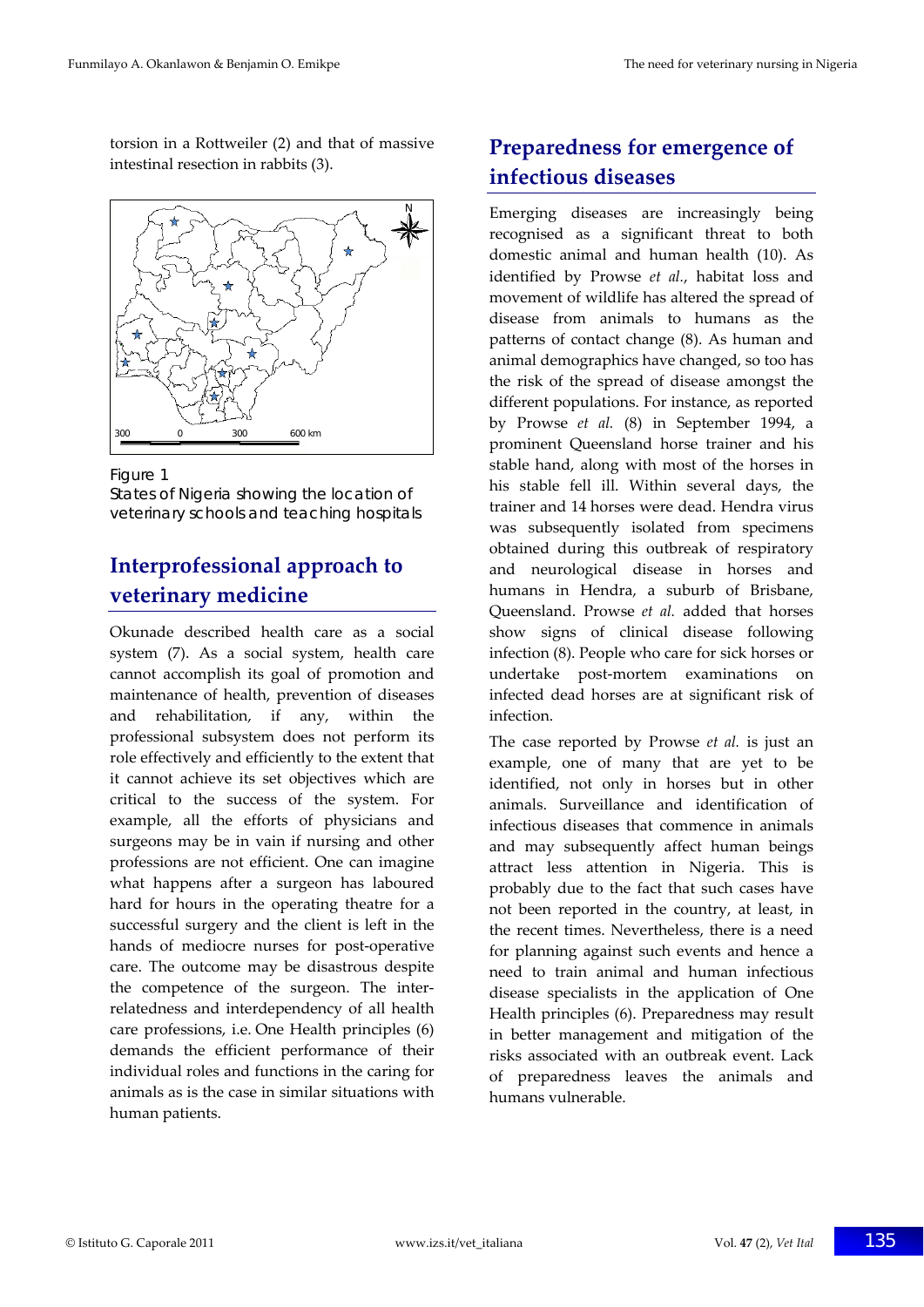### **The role of veterinary nurses**

Qualified veterinary nurses are a valuable asset to the efficient running of any veterinary practice or hospital. Their roles are multidimensional and are highly considered in countries like Australia, Canada, Japan, Malaysia, South Africa, the United Kingdom and the United States. The role of veterinary nurses can be classified as outlined below.

#### **Medical nursing**

Medical nursing involves the treatment of hospitalised animals, progress reports to owners, the keeping of comprehensive hospital records, administration of intravenous fluid therapy in dogs, cats and rabbits, blood transfusions, subcutaneous and intraperitoneal rehydration, catheterisation of male cats and dogs, chemotherapy and intensive care.

#### **Surgical nursing**

Surgical nursing includes surgical suite preparation, sterilisation of instruments, pre‐ operative assessment and preparation of animals for surgery, sedation, induction and maintenance of anaesthesia and pain management.

#### **Bandaging**

Bandaging requires the understanding of the principles of the applications of plaster of Paris casts, pressure bandages, splints and dressings where needed and an additional role which may include laboratory work as veterinary nurses may be expected to take blood samples from the jugular vein, the cephalic vein and the lateral saphenous vein of dogs and cats or the ear vein in rabbits. Veterinary nurses are trained to take skin scrapes for microscopic examination. Some are trained to operate X‐ray machines and take radiographs of different areas of animals' bodies, including the limbs, skull, pelvis, spine and soft tissues, such as

heart, lungs, kidneys, abdomen and urinary bladder (4).

### **Career opportunities**

Apart from veterinary nursing practices, qualified veterinary nurses may have the opportunity to work in many places. This depends on curriculum design and professional and educational preparation. In countries where veterinary nursing programmes exist, the Bachelor degree in veterinary nursing is a full-time four-year programme with not less than 18 months of practical training within the first three foundation years at a wider range of facilities. The final year consists of research techniques and specialty programmes (5). Job opportunities outside the veterinary practice include working in research establishments, laboratories, universities, colleges, zoological/wildlife parks, charities and pharmaceutical companies. Based on experience, veterinary nurses can work as veterinary insurance claims assessors and marketing.

### **Conclusions**

In many developing countries including Nigeria, infectious diseases that originate in animals and that may subsequently affect human beings are not considered important until a spill‐over event occurs that may have an economic or public health impact. It should be noted that outbreaks of animal diseases are important to detect, contain and monitor, hence the advocacy for veterinary nursing as part of the integrated partnership in veterinary medicine which falls within the context of the 'One Health' concept.

### **References**

<sup>1.</sup> Banning M. 2008. A review of clinical decision making: models and current research. *J Clin Nursing*, **17**, 187-195.

<sup>2.</sup> Emikpe B.O., Antia R.E. & Alaka O.O. 2004. Isolated splenic torsion in a Rottweiler in Ibadan, Nigeria. *Bull Animal Prod Health Africa*, **52**, 52-57.